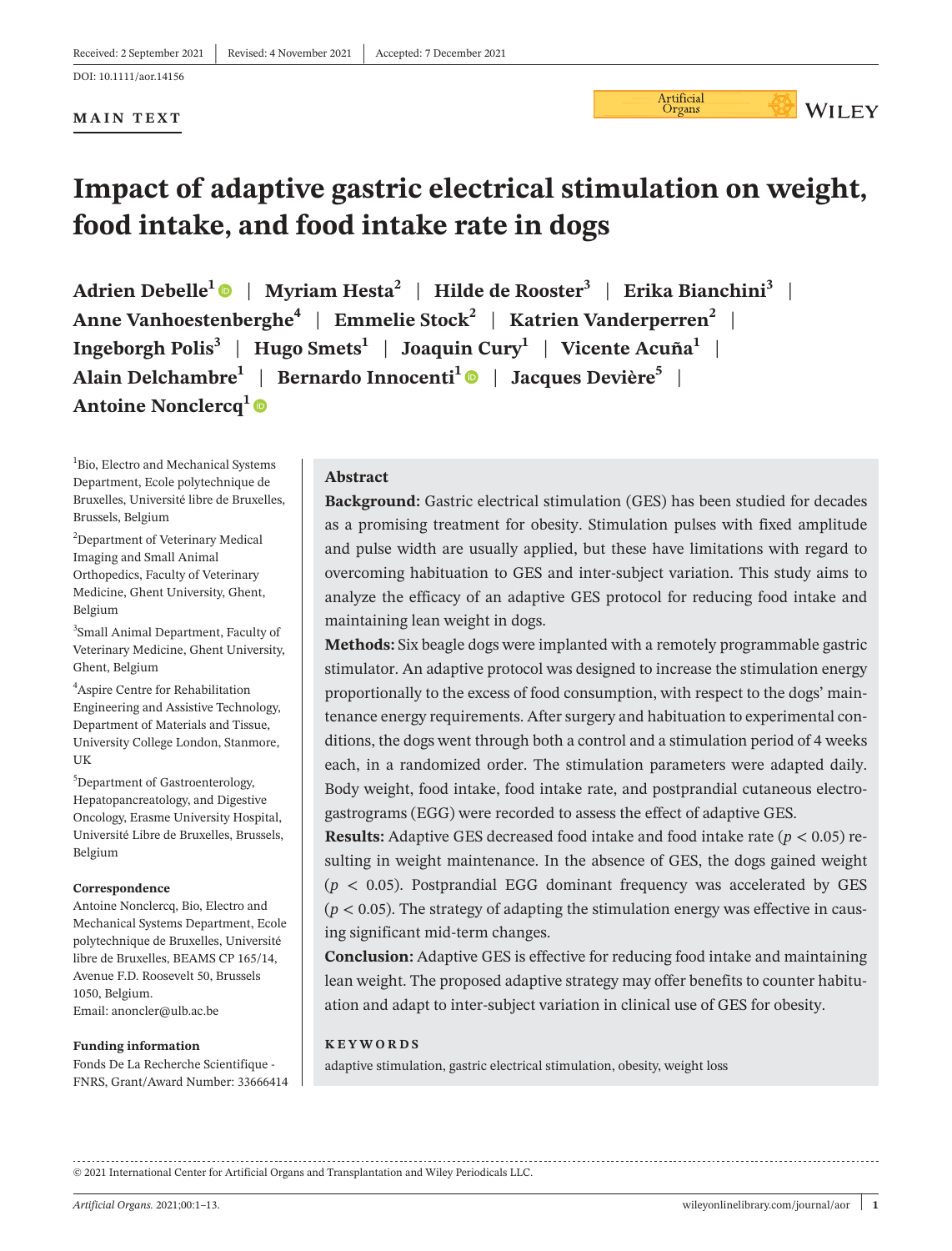### **1** | **INTRODUCTION**

Obesity has reached pandemic proportions in the 21st century with 710 million obese people (body mass index [BMI] above 30) worldwide, over 100 million of whom are children, and 2.1 billion overweight adults (BMI above  $25)$ .<sup>1–4</sup> Obesity is associated with major health issues including diabetes, and cardiovascular, kidney, and gallbladder diseases, as well as some cancers and epigenetic changes.<sup>5</sup> As a result, obesity-related health problems resulted in the deaths of 4 million people in  $2015^1$  and have a significant impact on healthcare system costs. $1,6,7$ 

Bariatric surgery is the gold standard to effectively achieve weight loss in morbid obese patients (BMI > 40).<sup>8,9</sup> The most commonly used procedures are the adjustable gastric banding, the Roux-en-Y gastric bypass, and the sleeve gastrectomy. $10,11$  However, only a small percentage of eligible patients undergo this procedure, due to the risks of the surgery. Indeed, even though a large majority of these surgeries are now performed laparoscopically, $^{12}$  reducing the invasiveness, the mortality rate was reported to range from 0.1% to 1% and the complication rate to reach up to 10%, depending on the technique.<sup>13-15</sup> As an alternative approach to treating obesity, gastric electrical stimulation (GES) has been investigated in the last few decades with promising pre-clinical results. If longterm clinical trials demonstrate efficacy in inducing and sustaining weight loss, GES would have the advantage of offering a minimally invasive, long- term, reversible, and adjustable alternative to bariatric surgery.<sup>12,16,17</sup>

Various types of GES techniques have been studied over the past few decades in animals and humans.<sup>12,16</sup> Recently, inhibitory GES, that impairs gastric motility using trains of pulses with a width longer than 1 ms, has been considered the most promising method for inducing weight loss. $16,18-20$  In rats and dogs, the pulse width was proven to be a key parameter related to gastric emptying, and hormonal and neural alterations, leading to a decrease in food intake.<sup>21-26</sup>

Adapting the stimulation energy for each individual also appears to be a prerequisite for optimization of GES therapy.<sup>12,16,19,20,27</sup> In addition, for mid-to-long-term therapy efficacy, habituation to GES (i.e., decrease in the response to stimulation over time) must be considered, as reported in dogs<sup>19</sup> and assumed in humans.<sup>27</sup> In dogs, research has demonstrated that adapting the parameters every 10 days is necessary to counter the impact of habituation.<sup>19</sup> This highlights the need to develop a GES therapy that can deliver stimulation pulses that are adapted to each individual<sup>12,19,25,27</sup> adaptable over time to overcome habituation, $^{19}$  and able to induce large pulse widths (i.e., above 2 ms).<sup>20,23–25,28</sup> The development of such a therapy requires a new generation of stimulators<sup>19,23,27-29</sup> that

are remotely configurable and designed to lower the invasiveness of the implantation for widespread patient acceptance.<sup>12,20,23,28,30,31</sup>

Our team has developed an implantable gastric stimulator (IGS) designed to deliver a more adaptable therapy. In this study, we hypothesized that an adaptive stimulation protocol, where the stimulation energy increases proportionally to the excess of food consumed with respect to the dogs' maintenance energy requirements (MER), would lead to reduced food intake and maintenance of a healthy weight, while intrinsically countering habituation and inter-subject variation in stimulation sensitivity. The IGS was implanted in six dogs to test the adaptive protocol during a 4-week period, compared to a 4-week control period. Body weight, food intake, and food intake rate were measured daily, and postprandial electrogastrograms (EGG) were recorded once per period.

### **2** | **METHODS**

This study was approved by the Ethical Committee of the Faculties of Veterinary Medicine and Bioengineering Science of the host university (reference EC2019-56). The animals were housed in accordance with European and national regulations for the care and use of animals.

### **2.1** | **Implantable gastric stimulation device**

The implantable stimulator system (Figure 1A) includes (1) the IGS with the stimulation stage, the wirelessly chargeable battery, and the telecommunication module, (2) the flexible anchor to position two stimulating electrodes into the gastric wall and (3) the control box to charge and communicate with the IGS for control and adaptation of the implant parameters. The anchor body contains two stainless steel electrodes, held 1 cm apart, and is connected to the IGS with a cable ending with Craggs connectors (Finetech Medical LTD, UK). $32$  The anchor is intended to be placed in a less- invasive way through single incision percutaneous access with a single step release,  $33$ with (1) the summarized procedure and (2) the tool illustrated in Figure 1B. The IGS is encapsulated in medicalgrade silicone rubber<sup>34</sup> that was previously validated in vivo by our team.<sup>35</sup> The IGS delivers biphasic square current pulses from 0.5 to 15.0 mA, with a width of 0.2 to 32.0 ms, at a frequency of 20 Hz to 1 kHz. Under the use case described in the experimental protocol section, the battery is expected to last a few days to a few weeks without being charged, depending on the delivered stimulation energy. With regular charges, taking into account the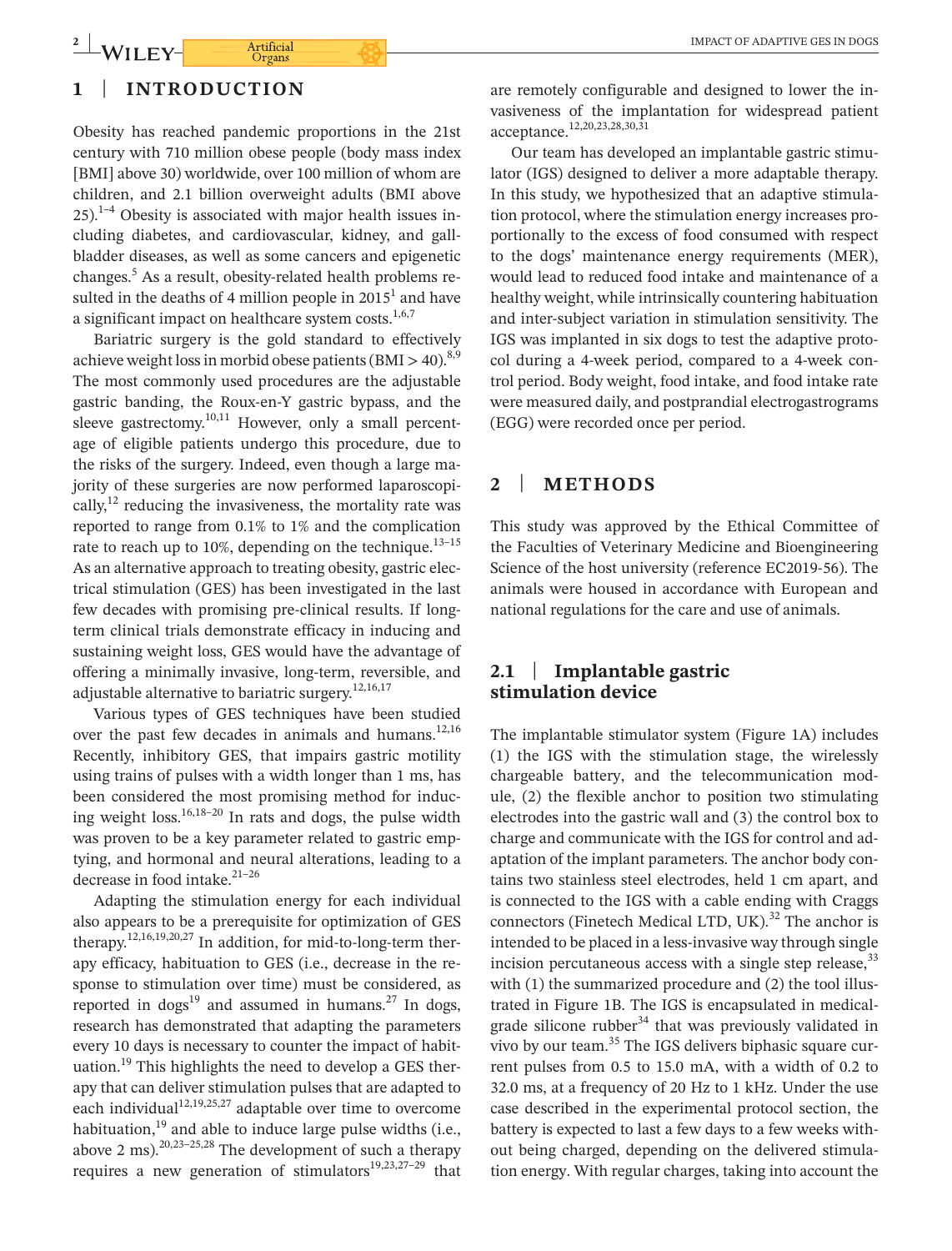**FIGURE 1** (A) System overview with (1) the implantable gastric stimulator, (2) the flexible anchor with electrodes and (3) the external control box for wireless charge and communication. (B) Minimally invasive anchoring placement with (1) major steps proposed for implantation procedure and (2) related implantation tool



body temperature that affects the life of lithium batteries, the implant battery life would theoretically range from 4.5 years (at maximum stimulation energy used in this study,  $12 \text{ mA} - 8 \text{ ms}$ ) to  $17 \text{ years}$  (at  $5 \text{ mA} - 5 \text{ ms}$  pulses). An appendix with the details about the battery life estimation is also provided in Supporting Information.

### **2.2** | **Surgical procedure**

Six healthy adult lean beagle dogs were selected for the experiment. After a 24 h fasting period, they were premedicated with methadone 0.2 mg/kg IV (Insistor®, 10 mg/ml, Richter Pharma, Wels, Austria) and midazolam 0.2 mg/ kg IV (Midazolam Mylan®, 5 mg/ml, Mylan bvba/sprl, Hoeilaart, Belgium), then induced with 2 mg/kg propofol IV (Propovet Multidose®, 10 mg/ml, Zoetis Belgium SA, Louvain-La-Neuve, Belgium), and the anesthesia was maintained through inhalation of isoflurane (Isoflo®, 100% w/w, Zoetis Belgium SA, Louvain- La- Neuve, Belgium) in oxygen given to effect. The heart rate, peripheral oxygen saturation, end-tidal  $CO<sub>2</sub>$  and esophageal temperature of the animals were checked throughout the procedure.

The electrodes were implanted by celiotomy 2 cm medial to the pylorus in the pyloric antrum, close to the lesser curvature, with the electrodes aligned parallel to it, as it was previously reported to be the most effective location.<sup>20</sup> The silicone anchoring body surrounding the electrodes was fixed onto the gastric wall by two single interrupted sutures (Prolene 4/0). Subsequently, the body wall was pierced at its right lateral aspect to allow the exit of the connecting cable towards the subcutaneous space. The silicone body was gently pulled closer to the abdominal wall and a serosal pocket was created by a gastropexy consisting of four single interrupted sutures (Prolene 4/0)

between the gastric serosa and the peritoneum. The connecting cable was connected to the IGS, and placed in a subcutaneous pocket created caudal to the costal margin on the upper right quadrant. The dogs were kept in the hospitalization facility after surgery. Anti-inflammatory treatment, carprofen 4 mg/kg (Carprofen® 50 mg tablets, Zoetis Belgium SA, Louvain-La-Neuve, Belgium), was given orally for 3 days. Overall health and symptoms such as wound irritation, seroma formation or vomiting, were checked on a daily basis until they fully recovered and returned to their kennels in the experimental unit.

Ultrasound examinations were conducted on all six dogs prior to the start of the experimentation to assess the proper positioning of the electrodes. At the end of the experiment, computed tomography scans and ultrasound examinations were conducted again. Correct positioning of the electrodes is confirmed when reported to be inside the muscular layer of the stomach, in the pyloric antrum, without piercing the mucosa.

## **2.3** | **Experimental protocol**

During the whole experiment, the dogs' health was checked daily by the animal caretakers. If adverse symptoms (vomiting, diarrhea, sialorrhea, excessive licking, whimpering) were observed, the stimulation energy was reduced until disappearance of such symptoms. Body weight was checked daily and, should the dog's body condition score go below 3 or above 7/9 during clinical evaluation,<sup>36</sup> the experiment was suspended until the dog recovered. The initial body condition score was 4 to 5/9, which represents an ideal condition.

The timeline of the experiment is shown in Figure 2. The six dogs underwent both a control period (labeled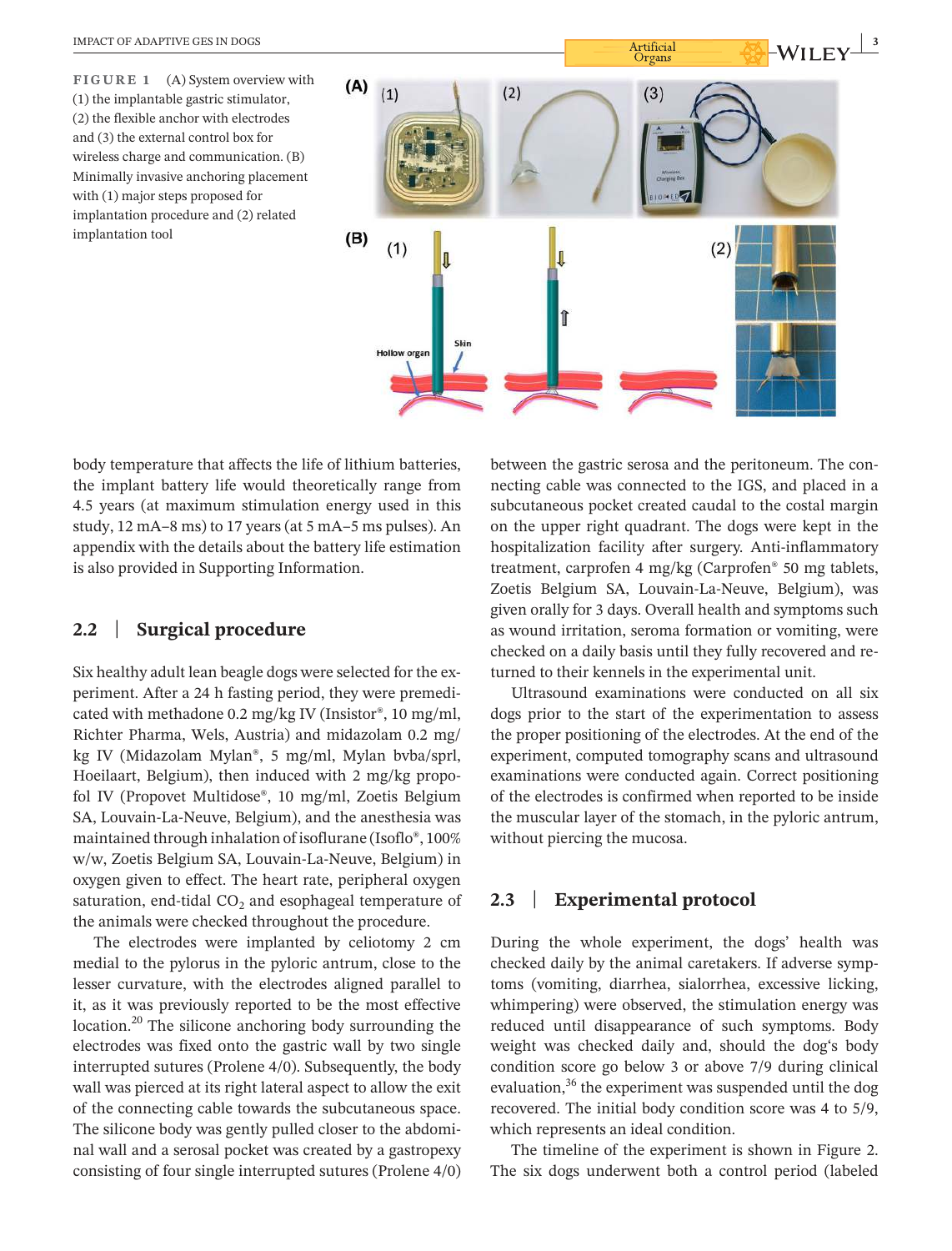

**FIGURE 2** Timeline of the experiment with key periods and the baselines used for the statistical computations

SHAM) and a stimulation period (labeled STIM) of 4 weeks each, in a randomized order. The SHAM/STIM periods are separated by a 1- week washout to avoid carryover effects. During the washout, the food quantities were adapted for the dogs to remain in healthy body condition (following their clinical evaluations and veterinarian's advice). The first SHAM/STIM period started 5 to 6 weeks after the surgery and was preceded by 2 weeks of habituation to experimental conditions (availability of food both in amount and duration).

During the habituation, SHAM, and STIM periods, the dogs were given 600 g of commercially available food with standard nutritional composition ( $SPECTFIC<sup>TM</sup> CXD-M$ , Adult Medium Breed, dry diet, per 100g: 1648 kJ, 22.5 g protein, 11.0 g fat, 51.3 g carbohydrate, 1.7 g fiber), once a day for 1 h (9-10 AM), every day. This amount was calculated as being above three times the averaged MER (following FEDIAF guidelines<sup>37</sup>) of the dogs, and was considered to be sufficient for ad libitum feeding.<sup>19,20</sup> For the STIM group, stimulation started 15 min before the meal and lasted for 30 min afterward. No stimulation was applied in the SHAM group.

An adaptive protocol was designed to increase the stimulation pulse charge – and so the energy applied to the stomach – proportionally to the difference in food intake with respect to the MER. Thus, the MER was considered as the target for food intake, which has the benefit of being applicable to lean dogs that do not require weight loss. This approach aims at regulating the dogs' food consumption by increasing (or decreasing) the stimulation pulse charge when they eat more (or respectively less) than their MER, until this target is reached. The pulse adaptation was calculated as follows:

$$
Q_d = Q_{d-1} + K * (MFI - MER)
$$
 (1)

where *Qd*−<sup>1</sup> is the charge per pulse set the previous day [C],  $Q_d$  is the charge per pulse to be set the considered day [C], MER is the Maintenance Energy Requirement based on the initial body weight (before experimentation) [g], MFI is the Mean Food Intake, averaged on the three previous days [g],  $K = 0.03$  is a constant linking the charge increase with the difference between the food intake and the MER  $[\mu C/g]$ .

As this approach is the first of its kind, no previous experience could support the choice of *K*, or of the number of days considered to quantify the MFI average. Therefore, *K* was chosen to reach the maximum pulse charge in an observable time  $($   $\sim$  8 days) and a 3-day averaged MFI was chosen in agreement with the nutritionists to smooth the daily variability of dogs' food intake.

The range of stimulation parameters was chosen that was wide enough to cover previously reported effective values in inhibitory  $GES^{16,19,20}$ : pulse amplitude from 0.5 to 12.0 mA and pulse width from 0.2 to 8.0 ms (please note that these two ranges are more conservative than the ranges the gastrostimulator is able to provide, that is, respectively up to 15 mA and 32 ms). A frequency of 40 Hz, and a cycle of 2 s ON, 3 s OFF, were chosen as previously proposed for inhibitory  $GES^{20}$  and, in general, widely spread in gastrostimulation against obesity both in animal models (e.g., Refs. [16,19,20,22]) and in clinical trials (e.g., Ref. [27]).

The stimulation pulse charge was then adapted for each dog, every day, as per Equation (1). When the pulse charge needed to be increased, first the pulse width was increased. When the maximum pulse width (8 ms) was reached, the amplitude was increased. The pulse width was increased first since it has been shown to be a key parameter that impacts gastric motility and reduces food intake compared to pulse amplitude.<sup>16,18-20,29,38</sup>

Finally, no change in pulse charge was made (1) during the first three days of the STIM period, (2) if any sign of discomfort was observed or (3) if the maximum stimulation parameters fixed for this study (8 ms–12 mA) were reached. If discomfort symptoms persisted over 2 consecutive days, the stimulation pulse charge was reduced back to a comfortable value.

### **2.4** | **Weight and food intake monitoring**

The dogs were weighed daily before their meal, and any food remaining after the 1-h mealtime was removed and recorded to measure the food consumed that day.

Video cameras were placed in the kennel to observe (online) any adverse symptoms and to measure (offline) the duration needed for each dog to eat their food portion. The recording started 30 min before the meal (15 min before the stimulation started) and lasted for 3 h. Food intake rates were evaluated daily as the amount of kibbles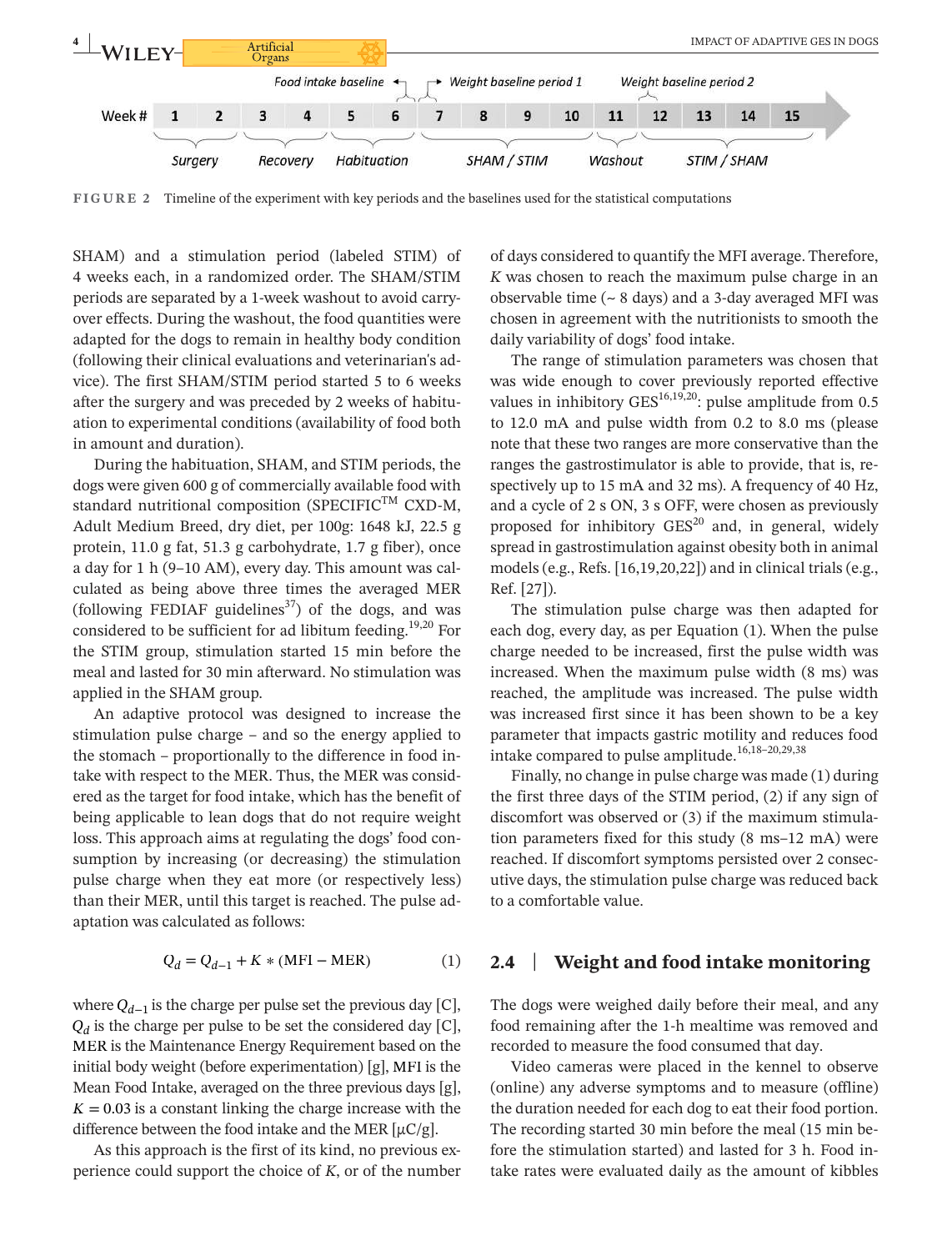eaten divided by the effective meal duration (based on the videos).

#### **2.5** | **Electrogastrogram**

The EGG was recorded once per period (STIM and SHAM). The signal was recorded by cutaneous electrodes connected to a dedicated biopotential amplifier (BIOPAC MP150, with wireless Bionomadix 2 EGG, BIOPAC Systems, Inc, Santa Barbara). This setup has the benefit of being noninvasive (i.e., cutaneous rather than percutaneous electrodes), which minimizes the impact of the measurements on the dogs' well-being, as opposed to most previous studies.  $20,22,29,39$  However, the signal was expected to have a lower SNR compared to percutaneous electrodes and to be highly impacted by GES stimulation artefacts. Consequently, only postprandial EGG was considered, that is, 30 min recording after meal and GES ended.

The recorded signal was initially sampled at 1 kHz then numerically bandpass filtered from 0.03 to 0.2 Hz and then down sampled to 2 Hz. Corrupted parts of the signal, containing motion artefacts, were removed from the analysis. The dominant EGG frequency, that is, the frequency with maximum power, was computed on a 5 min sliding window during a 30-min postprandial period.

#### **2.6** | **Statistical analysis**

All data and graphs are presented as mean and standard deviation. A prior normality test was performed on the variables to check the normally distributed sample population required for the *t*- test. After data processing, statistical significance was calculated by paired *t*- test to answer the following questions:

- 1. Were there significant changes in the dogs' weight and/or food intake in the STIM period with respect to a reference baseline?
- 2. Were there significant changes in the dogs' weight and/ or food intake in the SHAM period with respect to a reference baseline?
- 3. Did the stimulation significantly affect the dogs' weight and/or food intake (STIM vs. SHAM)?

The data was averaged over each week. While the first two tests compared the weekly averages of each period (STIM or SHAM) to a baseline, the third one compared the weekly averages of both periods (STIM vs. SHAM) to each other. A difference with a *p* value of <0.05 was considered statistically significant in all the tests.

For every dog, the baseline for food intake was selected as the average over the last three days of the habituation period and the baseline for weight was selected as the weight at the beginning of the considered period (see Figure 2). We chose to compute the baseline for food intake only once during the entire study (i.e., during the habituation period) and not before each considered period (i.e., during habituation or washout), because food intake was regulated during washout (i.e., adapted for the dogs to remain in healthy body condition), which would have caused a considerable bias. We chose to select the baseline for weight at the beginning of the considered period to consider the weight variation due to SHAM / STIM. Even if the washout period allowed the dogs to nearly recover their initial weight, small variations remained  $(0.7 \pm 0.6 \text{ kg}$  between the two baselines).

Significance of the paired *t*- test on the food intake rate estimations (the weekly averages of STIM vs. SHAM) and the EGG postprandial frequencies (STIM vs. SHAM) are also reported.

### **3** | **RESULTS**

### **3.1** | **Surgical procedure and recovery**

The surgical implantations were carried out without any complications. All dogs recovered well from surgery and were back in the kennel after 3 to 6 days. Based on the CT scan and ultrasound analyses, experts concluded the electrodes were positioned as intended before and after the experiment.

#### **3.2** | **Preliminary GES evaluation**

During the preliminary evaluation, discomfort symptoms were observed between pulse parameters of 8 ms-5 mA and 8 ms–8 mA, depending on the dog. A starting set of stimulation parameters of 5 ms–5 mA, that is, a "middle of the range" stimulation charge that is below the discomfort level, was selected for all dogs.

### **3.3** | **Follow- up**

During the experimental periods, few signs of discomfort from stimulation were observed. The most frequent adverse symptom was vomiting with 13 observations gathered for all the dogs during their STIM periods (140 observations in total). Whimpering and sialorrhea were recorded over two consecutive days for a specific dog. The stimulation energy was thus decreased to a comfortable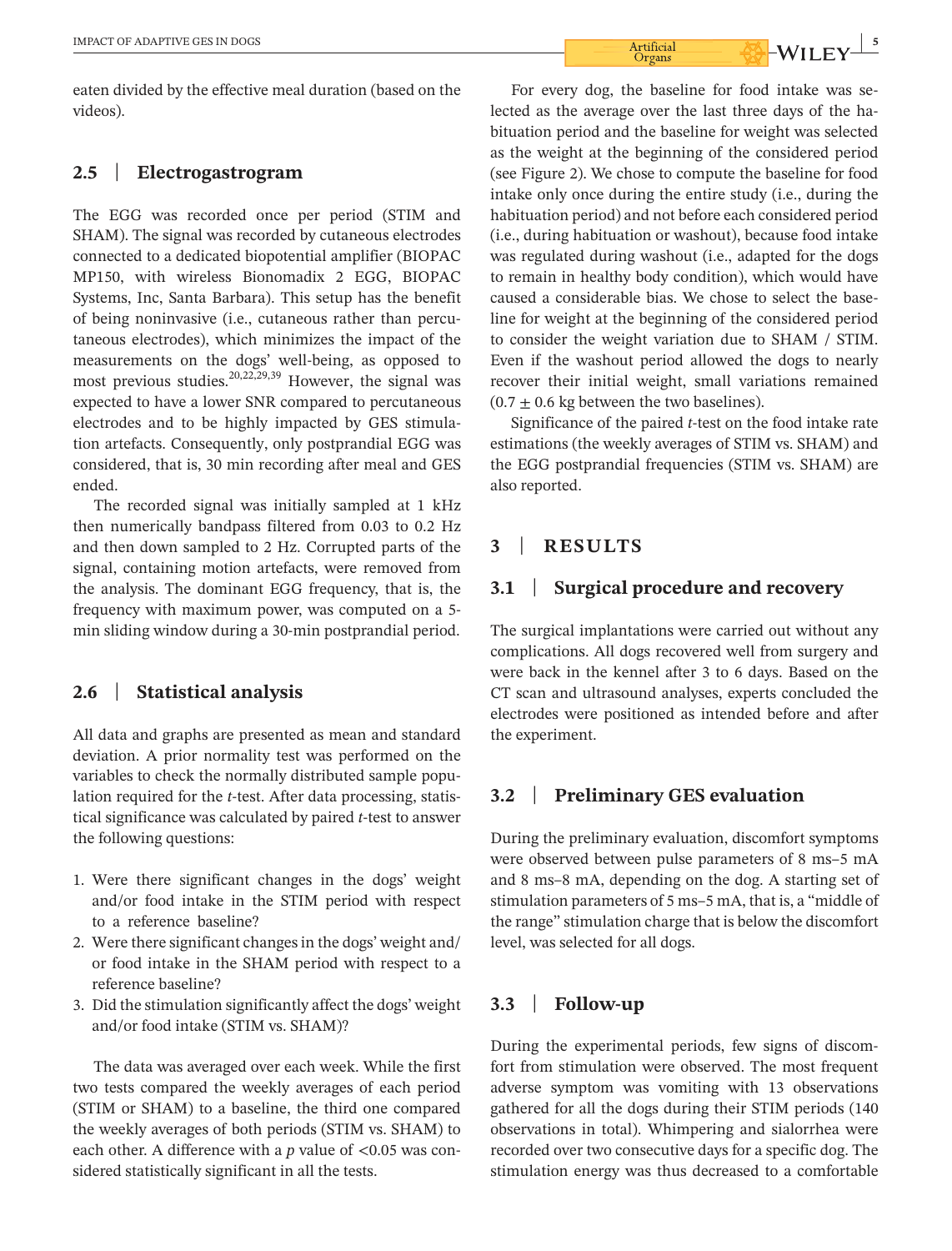value. No discomfort was reported during the SHAM periods.

One dog out of six had to be excluded during the habituation period because of non- recoverable malfunction of the device during the experiment. The results thus include data from the five remaining dogs. In addition, a subcutaneous repair surgery was performed in four out of the five dogs because of a weakness in the cable connecting the electrodes. These surgeries were performed during the washout periods and the latter was extended to have full recovery of the dog and second habituation to experimental conditions.

### **3.4** | **Food intake**

Figure 3 (left) compares the dogs' food intake during the STIM and SHAM periods over the 4 weeks. During the STIM period, the dogs significantly reduced their food intake with respect to the baseline (food intake reduction of  $229 \pm 193$  g,  $p < 0.05$ ). In the SHAM period, the dogs did not significantly modify their food intake with respect to the baseline during the whole experimentation (food intake reduction of  $95 \pm 117$  g,  $p > 0.05$ ).

Comparing STIM and SHAM, dogs significantly reduced their food intake when they were stimulated (STIM) compared to when they were not (SHAM) until the third week (256 ± 183 g vs. 27 ± 63 g, *p* < 0.05). Statistical significance was, however, lost in the 4th week.

## **3.5** | **Food intake rate**

Figure 3 (right) compares the dogs' food intake rate during the STIM and SHAM periods over the 4 weeks. Stimulation significantly reduced the food intake rate during the whole experimentation (26  $\pm$  8 g/min vs. 65  $\pm$  32 g/min at week  $4, p < 0.05$ ).

# **3.6** | **Weight variation**

Figure 4 compares the dogs' weight gain during the STIM and SHAM periods over the 4 weeks. During the STIM period, a slight weight loss trend was observed. However, the dogs' body weight was not significantly modified over the 4 weeks with respect to baseline (weight loss of  $0.55 \pm 1.15$  kg,  $p > 0.05$ ). During the SHAM period, the dogs' body weight significantly increased over the 4 weeks with respect to baseline (weight gain of  $1.51 \pm 0.93$  kg,  $p < 0.05$ ). Over the 4 weeks, a significant difference in the weight variations was observed between the STIM and SHAM periods ( $p < 0.05$ ).

## **3.7** | **Electrogastrogram**

Table 1 compares the postprandial EGG frequency during the STIM and SHAM periods. The frequency was stable during the 30-min analysis window. For one of the five dogs, it was not possible to extract a 30-min window free from motion artefacts out of the 1-h recording in the postprandial period, and it was, therefore, excluded from the analysis. A significant increase ( $p < 0.05$ ) was observed, for the remaining four dogs, in the postprandial EGG frequency during the STIM period with respect to the SHAM period. An illustration of the postprandial EGG frequency during the STIM and SHAM periods is given in Figure 5.

## **3.8** | **Adaptive stimulation protocol**

The dogs' reaction to stimulation differed among individuals. The evolution of the stimulation pulse charge ( $\mu$ C per pulse) and food intake according to time is, for each dog, shown in Figure 6. In the 4th week of the STIM period, the stimulation parameters stabilized around  $7.7 \pm 0.6$  ms and 9.8  $\pm$  3.2 mA. Three dogs (dogs #1, 4, 5) reached the



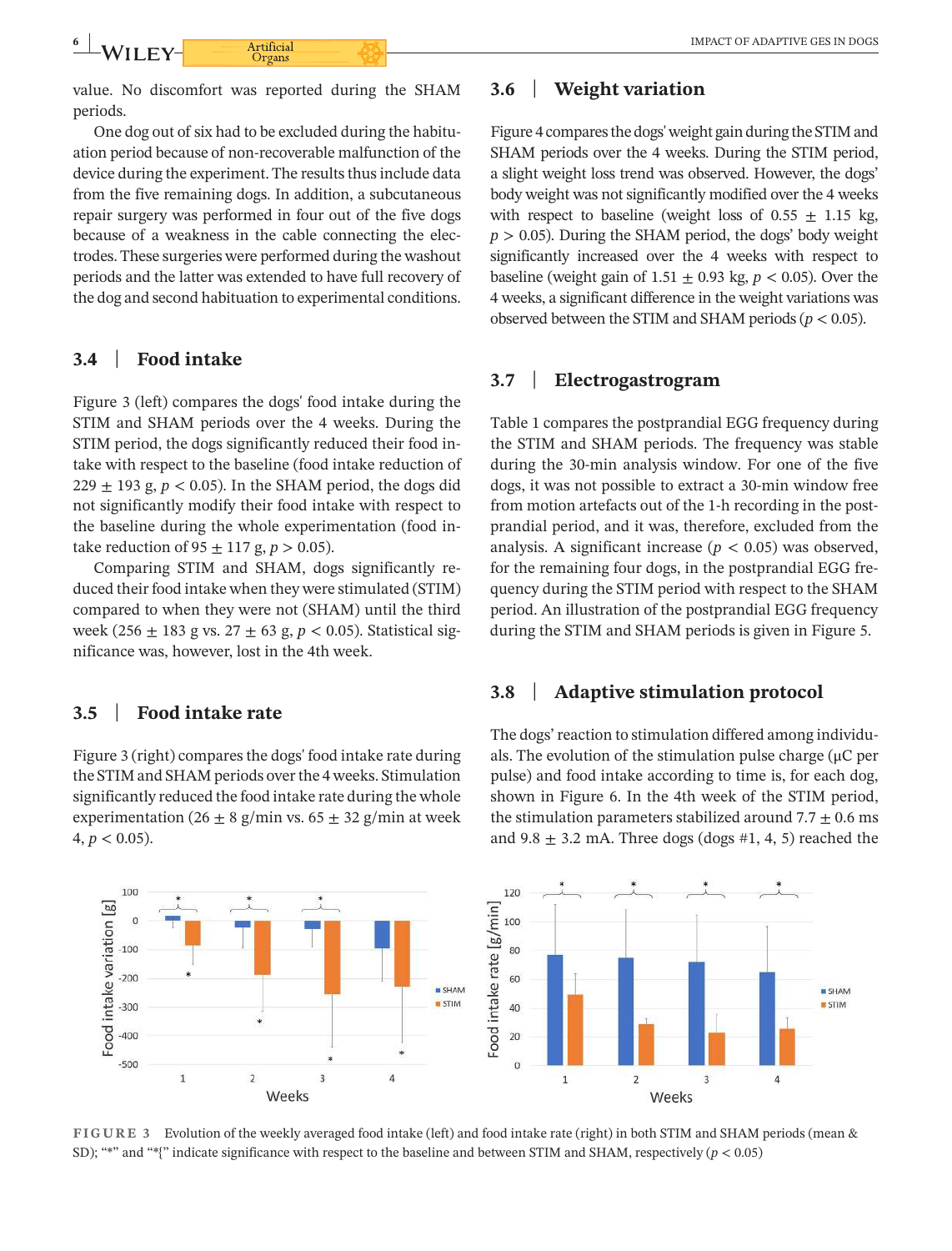**FIGURE 4** Evolution of the weekly averaged weight gain in both STIM and SHAM periods (mean  $\pm$  SD); "\*" and "\*{" indicate significance with respect to the baseline and between STIM and SHAM, respectively ( $p < 0.05$ )



**TABLE 1** EGG dominant postprandial frequencies in contractions per minutes (mean  $\pm$  SD), the difference between the STIM and SHAM periods is significant  $(p < 0.05)$ 

| Dog           | <b>STIM</b>     | <b>SHAM</b>     |
|---------------|-----------------|-----------------|
| #1            | $4.14 \pm 0.09$ | $3.87 \pm 0.35$ |
| #2            |                 |                 |
| #3            | $4.56 + 0.12$   | $4.09 + 0.09$   |
| #4            | $4.22 + 0.22$   | $3.84 + 0.15$   |
| #5            | $4.27 + 0.10$   | $3.69 + 0.16$   |
| Mean $\pm$ SD | $4.30 + 0.18$   | $3.88 \pm 0.17$ |

maximum stimulation pulse charge  $(8 \text{ ms}-12 \text{ mA})$  in  $12 \pm 2$  days, without showing signs of discomfort. One of them (dog #4) reached its MER at the end of the 4- week STIM period and the two others (dog #1 and #5) only decreased slightly their food consumption. Of the two dogs that did not reach the maximum pulse charge, one dog (dog  $#3$ ) stabilized at a pulse charge of 8 ms–8 mA and the other (dog #2) reduced its food consumption below its MER during the last two weeks, such that we decreased the pulse charge (as per Equation 1).

Dog #3 showed discomfort symptoms (whimpering and sialorrhea) during its STIM period (days 13 and 14, represented in Figure 6). The pulse charge was decreased back to comfortable values (8 ms–6 mA). From day 20, discomfort on the increase of pulse charge disappeared, and so the stimulation parameters were increased again as per Equation (1), which led to an observable decrease in food consumption from day 21 to 28 (end of STIM period).

## **4** | **DISCUSSION**

In this study, we have shown that the use of an adaptive GES protocol, that aimed to regulate food intake with

MER as a target, was suitable for significantly reducing food intake in dogs with respect to baseline (−42% by week 4), resulting in weight maintenance. In comparison, significant increases in weight  $(+ 10\%$  by week 4) were observed compared to baseline without stimulation. In addition, GES significantly reduced the food intake rate during the STIM period compared to the SHAM (−60% at week 4), and significantly increased the postprandial frequency of the gastric slow waves  $(+11\% \text{ STIM vs. SHAM})$ , as measured with a noninvasive cutaneous system.

While the satiety-related action of GES is not fully understood, the development of our gastrostimulator system and adaptative stimulation protocol was based on previous evidence.

The impact of GES on gastric motility depends on the type of stimulation. In particular, the frequency at which the train of pulses is delivered is a key parameter for GES. When this frequency is the same as (or slightly higher than) the frequency of the intrinsic gastric slow waves, they enhance antral contractions and speed up gastric emptying.  $40-42$  However, when this frequency is higher than the frequency of the intrinsic gastric slow waves, they inhibit gastric motility such as gastric tone, contractions, and/or emptying.<sup>16</sup> In this study, we have chosen to use inhibitory GES, which corresponds to the second type of stimulation described above, where higher stimulation frequency implies inhibition of gastric motility. Due to its ability to impact gastric motility, inhibitory GES has been reported in recent reviews to be the most appropriate method to reduce food intake and treat obesity.<sup>16,18</sup> Indeed, gastric motility inhibition has been linked to reduced food intake in obese rats,  $31$  in dogs,  $29,43-45$  and in healthy volunteers.<sup>38,46</sup> Moreover, this kind of GES was also observed to affect hormonal and neural activities both in animals and humans.<sup>22,23,44,47,48</sup>

For this study, we developed a fully implantable and adjustable gastrostimulator to deliver inhibitory GES,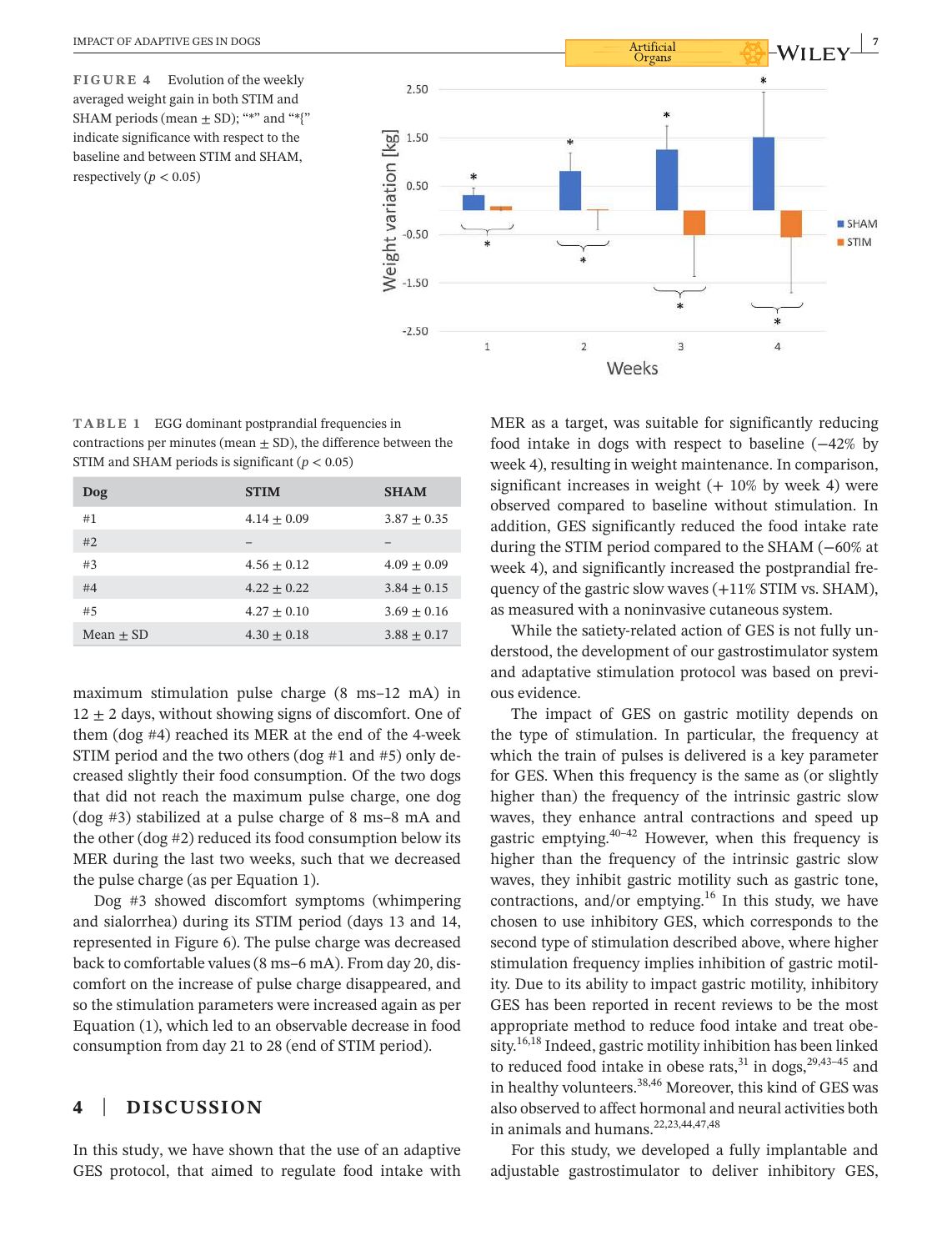

**FIGURE 5** Illustration of the postprandial EGG frequency during the STIM (in red) and SHAM (in blue) periods. An increase in the postprandial EGG frequency during the STIM period with respect to the SHAM period is visible

based on previous evidence. The design of an IGS capable of delivering the required inhibitory GES is a challenge, given the relatively high energy demand necessary for efficient GES therapy.<sup>12,16,20,23,38</sup> Some teams have used external stimulators with transabdominal wires,  $20,29,39,44,49$ which has the drawback of being invasive. Others have used implantable devices.<sup>12,19,30,45,50–53</sup> These are usually adapted nerve or cardiac stimulators, $23$  delivering fixed parameters with limited pulse width, unsuitable to stimulate with the longer pulses (i.e., higher energy) reported to be more effective in recent studies on inhibitory GES.16,19,20,27 There is a growing interest in developing fully implantable systems capable of delivering an individualized and adjustable GES therapy with pulses longer than 2 ms18,19,27,40,54,55 Compared to emerging devices, our IGS can deliver a similar (and even larger) reprogrammable range of stimulation parameters, including pulse width (up to 32 ms), amplitude (up to 15 mA), and frequency (up to 1 kHz), which enables the investigation of other stimulation protocols.

In our experiment, we coupled standard analyses of food intake, weight, and gastric slow-wave pace, with a newly introduced estimation of the food intake rate. This latter modality allowed us to add more detailed insights on the reduction of appetite. Even though loss of significance of food intake was observed in the 4th week, food intake rate variation was significant that week, suggesting a clearer longer-lasting change in behavior.

GES induced tachygastria has been linked to impaired coordination, which in turn impairs gastric motility, delays gastric emptying, and reduces food intake, consequently leading to weight loss.<sup>22,43</sup> The postprandial EGG frequency increased by about 10% with GES (STIM vs.

SHAM periods). Similar GES parameters (5 mA, 2 ms, 40 Hz, 2 s ON, 3 s OFF) have previously shown to induce an acceleration on the slow waves in dogs, increasing their frequency from  $5.3 \pm 0.3$  cpm at baseline to  $6.4 \pm 0.5$  cpm during GES. $^{22}$  This tachygastria was correlated to a diminution of the dominant power, producing a lower gastric entrainment. However, the acceleration rapidly wore off when the GES was interrupted, and the EGG returned close to the baseline value during the recovery period. In our study, the increase in slow-wave frequency persisted after the end of the daily GES session, suggesting a longerlasting effect.

The present study obtained encouraging results, further supporting GES, individualized and adaptive, as a solution to overcome obesity. Nonetheless, several limitations have been experienced in our experiment.

The theoretically computed MER – used in the protocol as the target value – was observed to be underestimated for four out of five dogs. Indeed, those dogs maintained or slightly decreased their body weight even when eating more than their MER. In practice, the targeted food intake may largely vary between individuals (up to 40% MER variation was observed in dogs of the same breed).<sup>37,56</sup> In this regard, the target could be revised in future adaptive stimulation protocols and further adapted for human use.

Besides adapting the MER, the arbitrary constant K and the number of days to average the food intake MFI can be fine- tuned to adapt the therapy dynamics for the needs of future trials. Increasing K decreases the time required to reach optimal stimulation parameters, hence, the daily targeted food consumption. However, increasing K also makes stimulation parameters very sensitive to slight variations of food intake. There is, therefore, a tradeoff when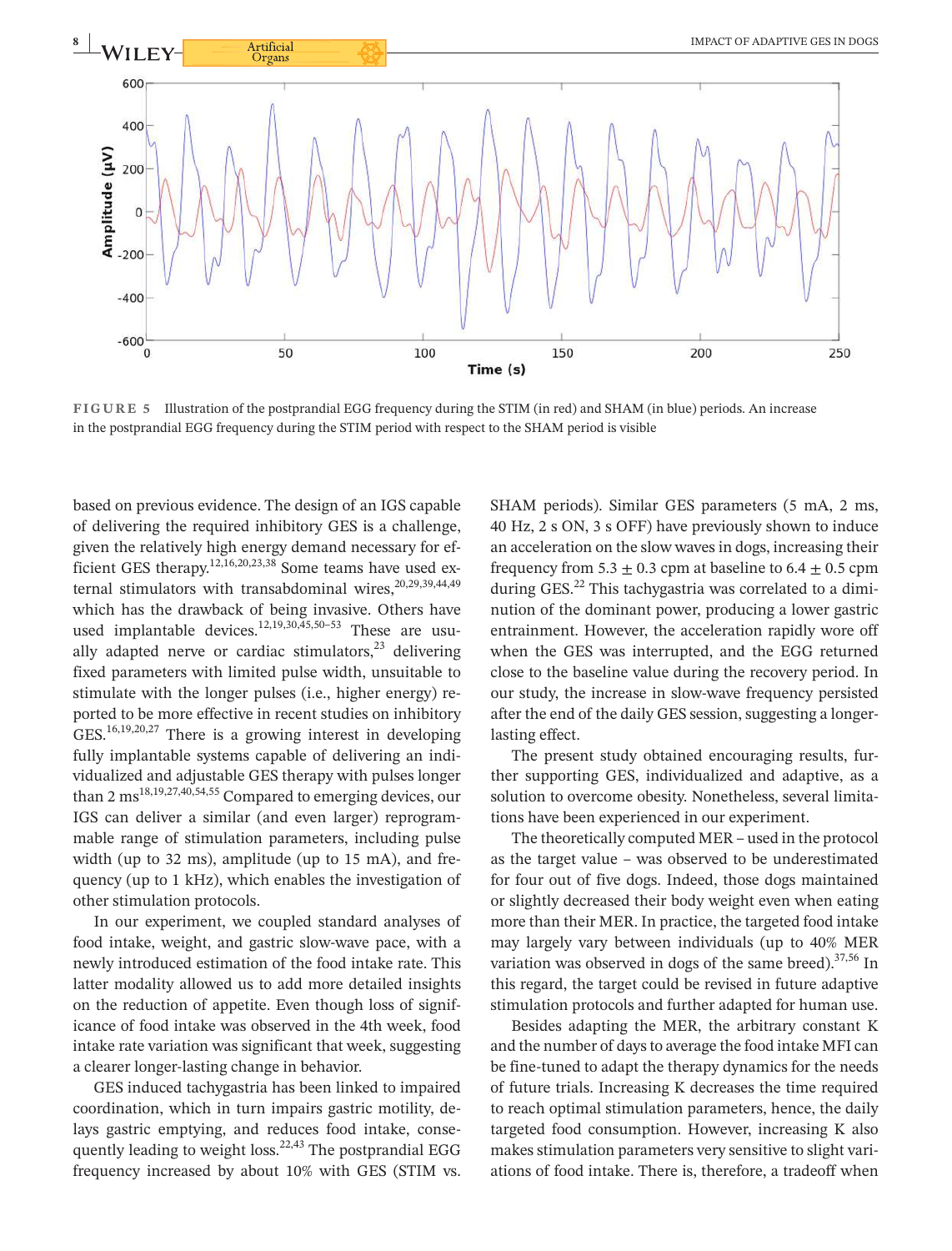

**FIGURE 6** Evolution of the stimulation pulse charge (μC per pulse) and food intake according to time, for each dog

choosing K and the number of days to average the MFI. Both K and the MFI were set in this study so as to investigate high energy parameters within the stimulation period if the MER was not reached. As desired, our choices resulted in reaching maximum parameters or stabilization in  $12 \pm 2$  days. For future use in humans, these constants

will have to be adapted. Altogether, our adaptive protocol could be an adequate and elegant answer to the need for an individualized and dynamic therapy emphasized in recent GES studies.<sup>12,16,19,20,27</sup>

Also, our adaptive GES protocol tackles at the same time (1) weight stabilization (to a given target – here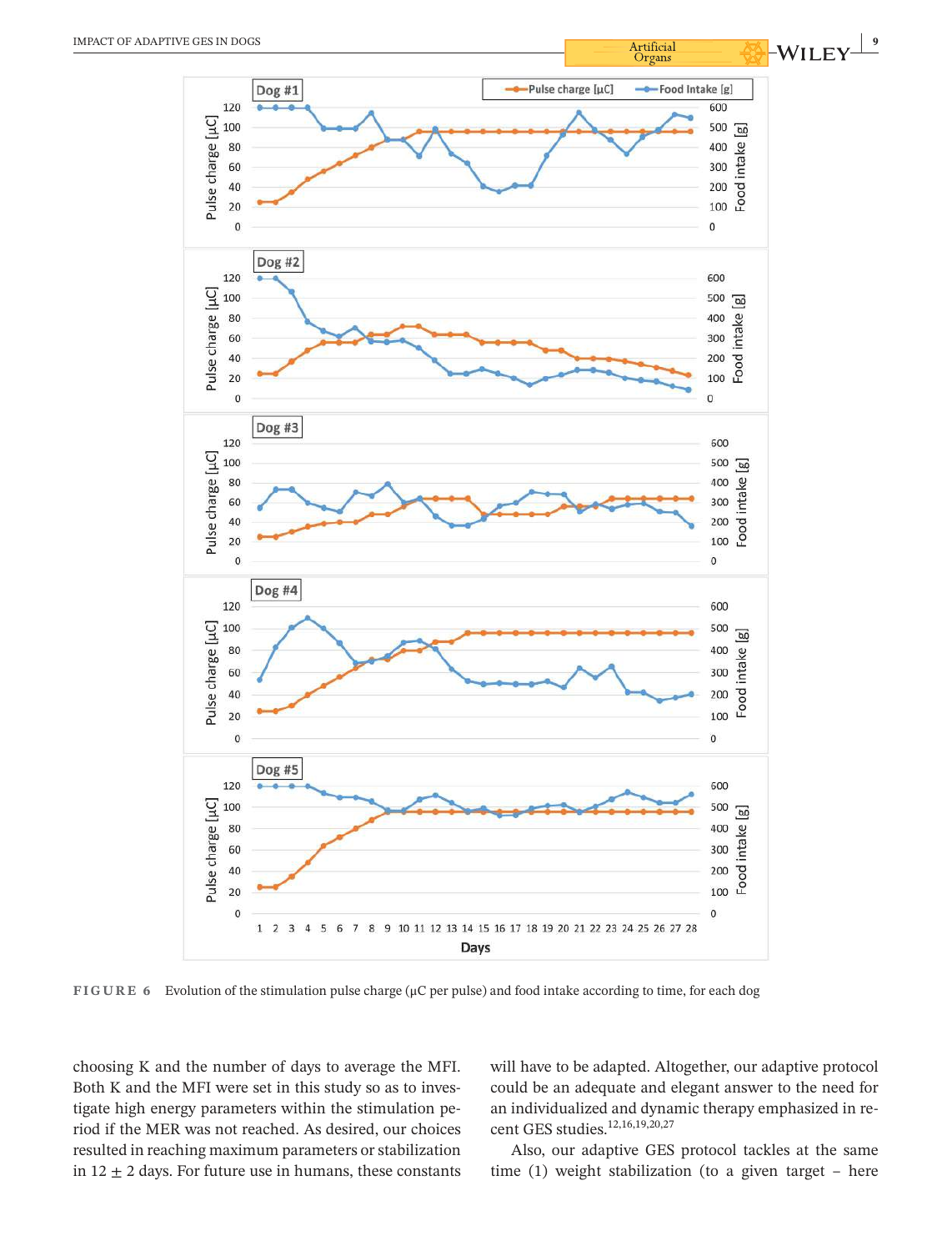MER), (2) habituation and (3) individualization (since stimulation parameters are automatically adapted to each individual). Further study could focus on only one of these objectives. For instance, varying the stimulation parameters in a stochastic way (but within safe boundaries) could be sufficient to tackle the habituation. Further interesting work could include optimization of stimulation parameters that were fixed in this study, that is, the stimulation frequency (40 Hz) and the frequency at which the train of pulses is delivered (2 s ON, 3 s OFF, i.e., 0.2 Hz). These could be optimized, for instance, by maximizing the impact of the stimulation on stomach activity, as evaluated through acute EGG measurements. Besides, in this study, no stimulation was applied in the SHAM group. In this regard, we were able to assess the benefits of adaptive GES protocol (in terms of food intake, food intake rate, and weight maintenance) against the absence of stimulation, and best estimate the usefulness of implanting such an IGS. In a further study, we could also compare different kinds of stimulation protocols (e.g., this adaptive protocol, stochastic stimulation, stimulation with fixed parameters, etc.) to assess the added value of a given protocol against another.

Unfortunately, one anchor migrated into the stomach lumen in one dog two months after the completion of the experiment and was explanted. This event did not influence the results of our study because the absence of migration was confirmed by CT images taken 2 weeks after study completion. The hypothesis is that the gastropexy pocket may have been too tight around the anchor during the implantation surgery, leading to chronic excess pressure working towards the migration of the anchor into the lumen by pressure necrosis. Similar anchoring devices remained in place in six dogs for almost 3 years, without any complications.<sup>33</sup> It is likely that the minimally invasive implantation procedure, the intended electrode placement technique, will cause a lower pressure on the gastric wall, further reducing the risks of such a migration event.

In 2020, Paulus et al.<sup>27</sup> studied a novel IGS (Exilis system) for one year in 20 patients suffering from morbid obesity. They chose a fixed stimulation pulse width of 5 ms and individually adapted the amplitude between 6 and 10 mA based on preliminary titration visits (10 mA being the limit of the device). The stimulation was active 16 h per day and no adaptation of the initial parameters was made during the whole year. Interestingly, significant excess weight loss was obtained in 28 weeks, but not at the end of the 52 weeks (EWL was  $12.8 \pm 3.7\%$ , and 14.2  $\pm$  4.5%, respectively),<sup>27</sup> suggesting a habituation phenomenon. No reduction in food consumption was observed by the end of the study. This again highlights the need to adapt the stimulation parameters individually, but also to counter the habituation that arises with time, as has also been observed in animals.<sup>19</sup>

Taken together, we believe that new long-term clinical trials should be undertaken using a minimally invasive device that delivers individualized parameters and adaptive patterns over time to counter habituation, that is applied during mealtimes, and has a large pulse capability (>2 ms). Several major steps are still required before reaching clinical use of our device. Approval from the competent authorities must be sought, for which safety will require significant investment. In particular, inhibitory GES uses long pulses (>2 ms), and their impact on the electrode- body interface should be addressed. It should be noted that the Abiliti™ from IntraPace<sup>57</sup> and the Exilis™ from Medtronic, $^{27}$  which deliver pulse width up to respectively 2 and 5 ms, have been approved for use in clinical trials, and therefore have proven to be safe. Clinical use of the proposed adaptive stimulation method will also require several adaptations. In this study, the MER based on the initial body weight (before experimentation) was chosen as the target food intake. In clinical practice, target food intake should be adapted to each single individual, depending on the therapy outcome that is both reasonable to target and desirable (weight reduction or maintenance), with the help of a trained nutritionist. In this study, the food intake was weighted and used as an input for stimulation parameter adaptation. While weighing food may be time-consuming in practice, entering calories into a smartphone seems easier to implement and a viable alternative. The arbitrary constant K and the number of days to average the food intake MFI can be fine- tuned to adapt the therapy dynamics, as stated above. The present study provides additional evidence in favor of individualized and adaptive GES therapy. We believe this is a step towards clinical trials to evaluate the long- term effects in humans, with a hope to one day offer this therapy to obese patients.

#### **ACKNOWLEDGEMENTS**

This study was funded by the Fonds de la Recherche Scientifique – FNRS (Grant n° 33666414). This work has greatly benefited from the involvement of Michel Osée, Geoffrey Vanbienne, Christophe Reyntiens, and Hugo Brunatti with regard to electronics manufacturing and validation, and from the work of Amy DeLuycker, Daniel Tensy, Marie- Céline Hottat, and Camila Baptista da Silva on the in-vivo experiments. The authors acknowledge the contribution of a medical writer, Sandy Field, PhD, for English language editing of this manuscript and of Romain Raffoul, for his help in reviewing the manuscript.

#### **AUTHOR CONTRIBUTIONS**

Adrien Debelle: Conceptualization, Investigation, Validation, Funding acquisition, Writing – Original draft.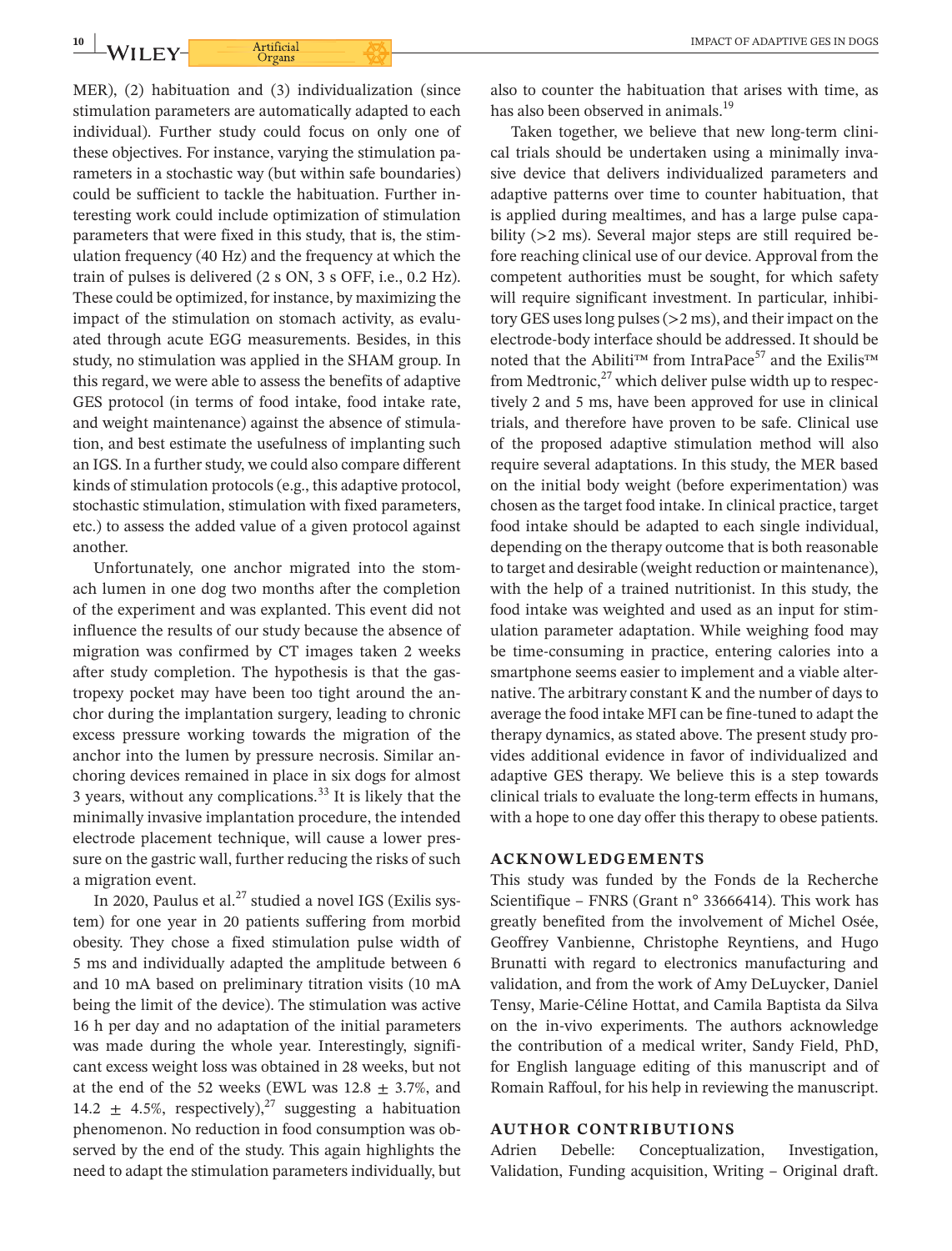Myriam Hesta: Methodology, Investigation, Resources, Writing – Review and editing. Hilde de Rooster: Investigation, Resources, Writing – Review and editing. Erika Bianchini: Investigation. Anne Vanhoestenberghe: Methodology, Writing – Review and editing. Emmelie Stock: Investigation. Katrien Vanderperren: Resources, Imaging expertise. Ingeborgh Polis: Resources. Hugo Smets: Methodology, Investigation. Joaquin Cury: Methodology, Investigation. Vicente Acuña: Investigation. Alain Delchambre: Methodology, Validation. Bernardo Innocenti: Statistical expertise. Jacques Devière: Conceptualization, Writing – Review and editing. Antoine Nonclercq: Supervision, Project administration, Conceptualization, Funding acquisition, Writing – Review and editing.

#### **CONFLICT OF INTEREST**

A. Debelle, A. Nonclercq, and J. Devière are coinventors of a patent, entitled "Tissue anchoring assembly", related to minimally invasive anchoring in tissue, that could be involved in the proposed therapy (WO 2020/126770). J. Devière and A. Delchambre report being shareholders in Endotools SA, Belgium and Lys Medical SA, Belgium, outside the submitted work. M. Hesta, H. de Rooster, E. Bianchini, A. Vanhoestenberghe, E. Stock, K. Vanderperren, I. Polis, H. Smets, J. Cury, V. Acuña, R. Raffoul, and B. Innocenti have nothing to disclose.

#### **STATEMENT OF ANIMAL RIGHTS**

All applicable international, national, and/or institutional guidelines for the care and use of animals were followed. All procedures performed in studies involving animals were in accordance with the ethical standards of the institution or practice at which the studies were conducted.

#### **ORCID**

*Adrien Debelle* <https://orcid.org/0000-0002-2879-1858> *Bernardo Innocenti* **I**nttps://orcid. [org/0000-0001-8992-8865](https://orcid.org/0000-0001-8992-8865) *Antoine Nonclercq* [https://orcid.](https://orcid.org/0000-0003-0292-9588) [org/0000-0003-0292-9588](https://orcid.org/0000-0003-0292-9588)

#### **REFERENCES**

- 1. The GBD 2015 Obesity Collaborators, Afshin A, Forouzanfar MH, Reitsma MB, Sur P, Estep K, et al. Health effects of overweight and obesity in 195 countries over 25 years. N Engl J Med. 2017;377(1):13-27.
- 2. Finucane MM, Stevens GA, Cowan MJ, Danaei G, Lin JK, Paciorek CJ, et al. National, regional, and global trends in bodymass index since 1980: systematic analysis of health examination surveys and epidemiological studies with 960 country- years and 9.1 million participants. Lancet. 2011;377(9765):557-67.
- 3. Dobbs R, Sawers C, Thompson F, Manyika J, Woetzel J, Child P, et al. Overcoming obesity: an initial economic analysis. Jakarta: McKinsey Global Institute. 2014;120.
- 4. Ng M, Fleming T, Robinson M, Thomson B, Graetz N, Margono C, et al. Global, regional, and national prevalence of overweight and obesity in children and adults during 1980–2013: a systematic analysis for the Global Burden of Disease Study 2013. Lancet. 2014:384(9945):766-81.
- 5. Yao G, Kang L, Li J, Long Y, Wei H, Ferreira CA, et al. Effective weight control via an implanted self-powered vagus nerve stimulation device. Nat Commun. 2018;9(1):5349.
- 6. Weiner JP, Goodwin SM, Chang H-Y, Bolen SD, Richards TM, Johns RA, et al. Impact of bariatric surgery on health care costs of obese persons. JAMA Surg. 2013;148(6):555.
- 7. Wang YC, McPherson K, Marsh T, Gortmaker SL, Brown M. Health and economic burden of the projected obesity trends in the USA and the UK. Lancet. 2011;378(9793):815-25.
- 8. O'Brien PE. Bariatric surgery: mechanisms, indications and outcomes. J Gastroenterol Hepatol. 2010;25(8):1358-65.
- 9. Nguyen NT, Vu S, Kim E, Bodunova N, Phelan MJ. Trends in utilization of bariatric surgery, 2009-2012. Surg Endosc. 2016;30(7):2723– 7.
- 10. Angrisani L, Santonicola A, Iovino P, Vitiello A, Zundel N, Buchwald H, et al. Bariatric surgery and endoluminal procedures: IFSO Worldwide Survey 2014. Obes Surg. 2017;27(9):2279– 89.
- 11. Colquitt JL, Pickett K, Loveman E, Frampton GK. Surgery for weight loss in adults. Cochrane Database Syst Rev. 2014;2014:CD003641.
- 12. Cha R, Marescaux J, Diana M. Updates on gastric electrical stimulation to treat obesity: systematic review and future perspectives. World J Gastrointest Endosc. 2014;6(9):419.
- 13. Colucci RA. Bariatric surgery in patients with type 2 diabetes: a viable option. Postgrad Med. 2012;124(1):24-33.
- 14. Encinosa WE, Bernard DM, Du D, Steiner CA. Recent improvements in bariatric surgery outcomes. Med Care. 2009;47(5):531– 5.
- 15. Virji A, Murr MM. Caring for patients after bariatric surgery. Am Fam Physician. 2006;73(8):1403-8.
- 16. Maisiyiti A, Chen JDZ. Systematic review on gastric electrical stimulation in obesity treatment. Expert Rev Med Devices. 2019;16(10):855– 61.
- 17. Lebovitz HE. Interventional treatment of obesity and diabetes: an interim report on gastric electrical stimulation. Rev Endocr Metab Disord. 2016;17(1):73-80.
- 18. Yin J, Chen JDZ. Therapeutic potential of gastric electrical stimulation for obesity. In: Cheng LK, Pullan AJ, Farrugia G, editors. New advances in gastrointestinal motility research. Vol. 10. Dordrecht: Springer; 2013; p. 113– 28.
- 19. Guo X, Li Y, Yao S, Chen S, Du Y, Wang Z. Parameter selection and stimulating effects of an adjustable gastric electrical stimulator in dogs. Obes Surg. 2014;24(1):78-84.
- 20. Song G-Q, Zhu H, Lei Y, Yuan C, Starkebaum W, Yin J, et al. Gastric electrical stimulation optimized to inhibit gastric motility reduces food intake in dogs. Obes Surg. 2015;25(6):1047-55.
- 21. Qin C, Chen JDZ, Zhang J, Foreman RD. Modulatory effects and afferent pathways of gastric electrical stimulation on rat thoracic spinal neurons receiving input from the stomach. Neurosci Res. 2007;57(1):29-39.
- 22. Song GQ, Hou X, Sun Y, Yang B, Qian W, Chen JDZ. Effects of retrograde gastric electrical stimulation with pulse trains on gastric emptying of solids and plasma hormones in dogs. Am J Surg. 2007;194(1):122-7.

 **<sup>|</sup>**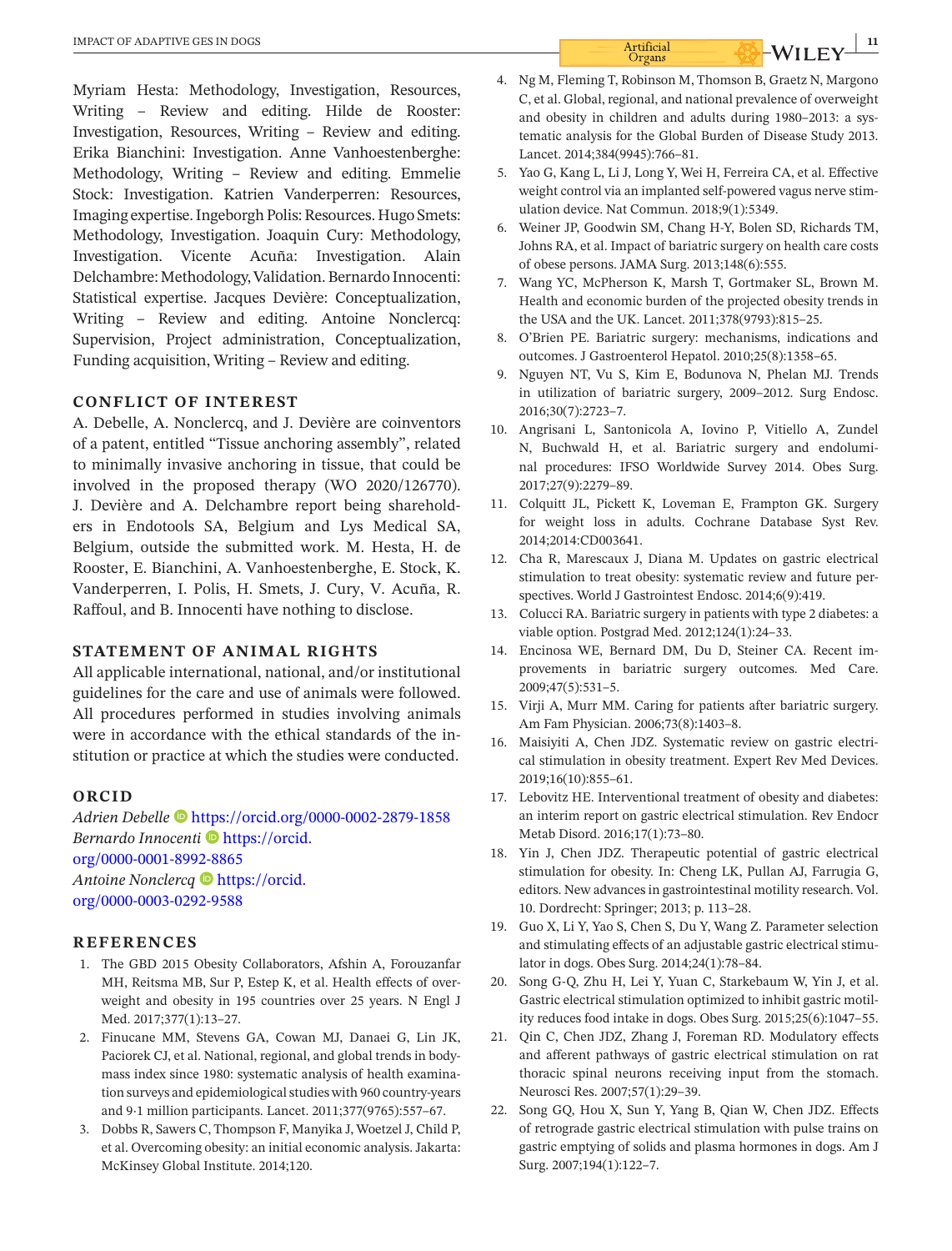# **12 WILEY-** Artificial Artificial ACCORD MELEY- THE COMBINE OF ADAPTIVE GES IN DOGS

- 23. Zhang J, Tang M, Chen JDZ. Gastric electrical stimulation for obesity: the need for a new device using wider pulses. Obesity. 2009;17(3):474– 80.
- 24. Zhang J, Maude- Griffin R, Zhu H, Sun Y, Starkebaum W, Firestone E, et al. Gastric electrical stimulation parameter dependently alters ventral medial hypothalamic activity and feeding in obese rats. Am J Physiol Gastrointest Liver Physiol. 2011;301(5):912– 8.
- 25. Guo X, Li Y, Yao S, Chen S, Du Y, Wang Z. The effects of individualized gastric electrical stimulation on food craving and gastrointestinal peptides in dogs. Neuromodulation. 2014;17(5):483– 8.
- 26. Tang M, Zhang J, Chen JDZ. Central mechanisms of gastric electrical stimulation involving neurons in the paraventricular nucleus of the hypothalamus in rats. Obes Surg. 2006;16(3):344– 52.
- 27. Paulus GF, van Avesaat M, van Rijn S, Alleleyn A, Swain JM, Abell TL, et al. Multicenter, phase 1, open prospective trial of gastric electrical stimulation for the treatment of obesity: firstin- human results with a novel implantable system. Obes Surg. 2020;30(5):1952– 60.
- 28. Zhang J, Chen JDZ. Systematic review: applications and future of gastric electrical stimulation. Aliment Pharmacol Ther. 2006;24(7):991– 1002.
- 29. Xu X, Zhu H, Chen JDZ. Pyloric electrical stimulation reduces food intake by inhibiting gastric motility in dogs. Gastroenterology. 2005;128(1):43– 50.
- 30. Yin J, Chen JDZ. Implantable gastric electrical stimulation: ready for prime time? Gastroenterology. 2008;134(3):665-7.
- 31. Yin J, Chen JDZ. Retrograde gastric electrical stimulation reduces food intake and weight in obese rats. Obes Res. 2005;13(9):1580– 7.
- 32. Donaldson PEK. The Craggs connector; a termination for Cooper cable. Med Biol Eng Comput. 1985;23:195-6.
- 33. Debelle A, de Rooster H, Bianchini E, Lonys L, Huberland F, Vanhoestenberghe A, et al. Optimization and assessment of a novel gastric electrode anchoring system designed to be implanted by minimally invasive surgery. Med Eng Phys. 2021;92:93– 101.
- 34. Lonys L, Vanhoestenberghe A, Julémont N, Godet S, Delplancke M- P, Mathys P, et al. Silicone rubber encapsulation for an endoscopically implantable gastrostimulator. Med Biol Eng Comput. 2015;53(4):319– 29.
- 35. Lonys L, Vanhoestenberghe A, Huberty V, Hiernaux M, Cauche N, Julémont N, et al. In vivo validation of a less invasive gastrostimulator. Artif Organs. 2017;41(11):E213-21.
- 36. Laflamme DP. Development and validation of a body condition score system for dogs. Canine Pract. 1997;22(4):10-5.
- 37. FEDIAF. Nutritional guidelines for complete and complementary pet food for cats and dogs. 2019: 1-96.
- 38. Yao S, Ke M, Wang Z, Xu D, Zhang Y, Chen JDZ. Retrograde gastric pacing reduces food intake and delays gastric emptying in humans: a potential therapy for obesity? Dig Dis Sci. 2005;50(9):1569– 75.
- 39. Xing JH, Chen JDZ. Effects and mechanisms of long-pulse gastric electrical stimulation on canine gastric tone and accommodation. Neurogastroenterol Motil. 2006;18(2):136-43.
- 40. Neshev E, Onen D, Jalilian E, Mintchev M. Pre-pyloric neural electrical stimulation produces cholinergically-mediated

reverse peristalsis in the acute canine model of microprocessorinvoked gastric motility for the treatment of obesity. Obes Surg. 2006;16(4):510– 20.

- 41. Sanmiguel CP, Haddad W, Aviv R, Cunneen SA, Phillips EH, Kapella W, et al. The TANTALUS system for obesity: effect on gastric emptying of solids and ghrelin plasma levels. Obes Surg. 2007;17(11):1503– 9.
- 42. Zhu H, Sallam H, Chen DD, Chen JDZ. Therapeutic potential of synchronized gastric electrical stimulation for gastroparesis: enhanced gastric motility in dogs. Am J Physiol Integr Comp Physiol. 2007;293(5):R1875-81.
- 43. Ouyang H, Xing J, Chen JDZ. Tachygastria induced by gastric electrical stimulation is mediated via alpha- and betaadrenergic pathway and inhibits antral motility in dogs. Neurogastroenterol Motil. 2005;17(6):846-53.
- 44. Yin J, Chen J. Inhibitory effects of gastric electrical stimulation on ghrelin- induced excitatory effects on gastric motility and food intake in dogs. Scand J Gastroenterol. 2006;41(8):903-9.
- 45. Zhu H, Chen JDZ. Implantable gastric stimulation inhibits gastric motility via sympathetic pathway in dogs. Obes Surg. 2005;15(1):95– 100.
- 46. Liu J, Hou X, Song G, Cha H, Yang B, Chen JD. Gastric electrical stimulation using endoscopically placed mucosal electrodes reduces food intake in humans. Am J Gastroenterol. 2006;101(4):798– 803.
- 47. Qin C, Sun Y, Chen JDZ, Foreman RD. Gastric electrical stimulation modulates neuronal activity in nucleus tractus solitarii in rats. Auton Neurosci. 2005;119(1):1-8.
- 48. Cigaina V, Hirschberg AL. Gastric pacing for morbid obesity: plasma levels of gastrointestinal peptides and leptin. Obes Res. 2003;11(12):1456– 62.
- 49. Ouyang H, Yin J, Chen JDZ. Gastric or intestinal electrical stimulation- induced increase in gastric volume is correlated with reduced food intake. Scand J Gastroenterol. 2006;41(11):1261-6.
- 50. Cigaina V. Gastric pacing as therapy for morbid obesity: Preliminary results. Obes Surg. 2002;12(S1):S12-6.
- 51. Chen JDZ. Mechanisms of action of the implantable gastric stimulator for obesity. Obes Surg. 2004;14(Suppl 1):S28-32.
- 52. Dargent J. Gastric electrical stimulation as therapy of morbid obesity: preliminary results from the French study. Obes Surg.  $2002;12(2):21-5.$
- 53. Ouyang H, Yin J, Chen JDZ. Therapeutic potential of gastric electrical stimulation for obesity and its possible mechanisms: a preliminary canine study. Dig Dis Sci. 2003;48(4):698-705.
- 54. Aelen P, Neshev E, Cholette M, Crisanti K, Mitchell P, Debru E, et al. Manipulation of food intake and weight dynamics using retrograde neural gastric electrical stimulation in a chronic canine model. Neurogastroenterol Motil. 2008;20(4):358-68.
- 55. Bohdjalian A, Prager G, Aviv R, Policker S, Schindler K, Kretschmer S, et al. One-year experience with Tantalus<sup>TM</sup>: a new surgical approach to treat morbid obesity. Obes Surg. 2006;16(5):627– 34.
- 56. Burger IH. Energy needs of companion animals: matching food intakes to requirements throughout the life cycle. J Nutr. 1994;124(suppl\_12):2584S-93.
- 57. Horbach T, Thalheimer A, Seyfried F, Eschenbacher F, Schuhmann P, Meyer G. abiliti® closed-loop gastric electrical